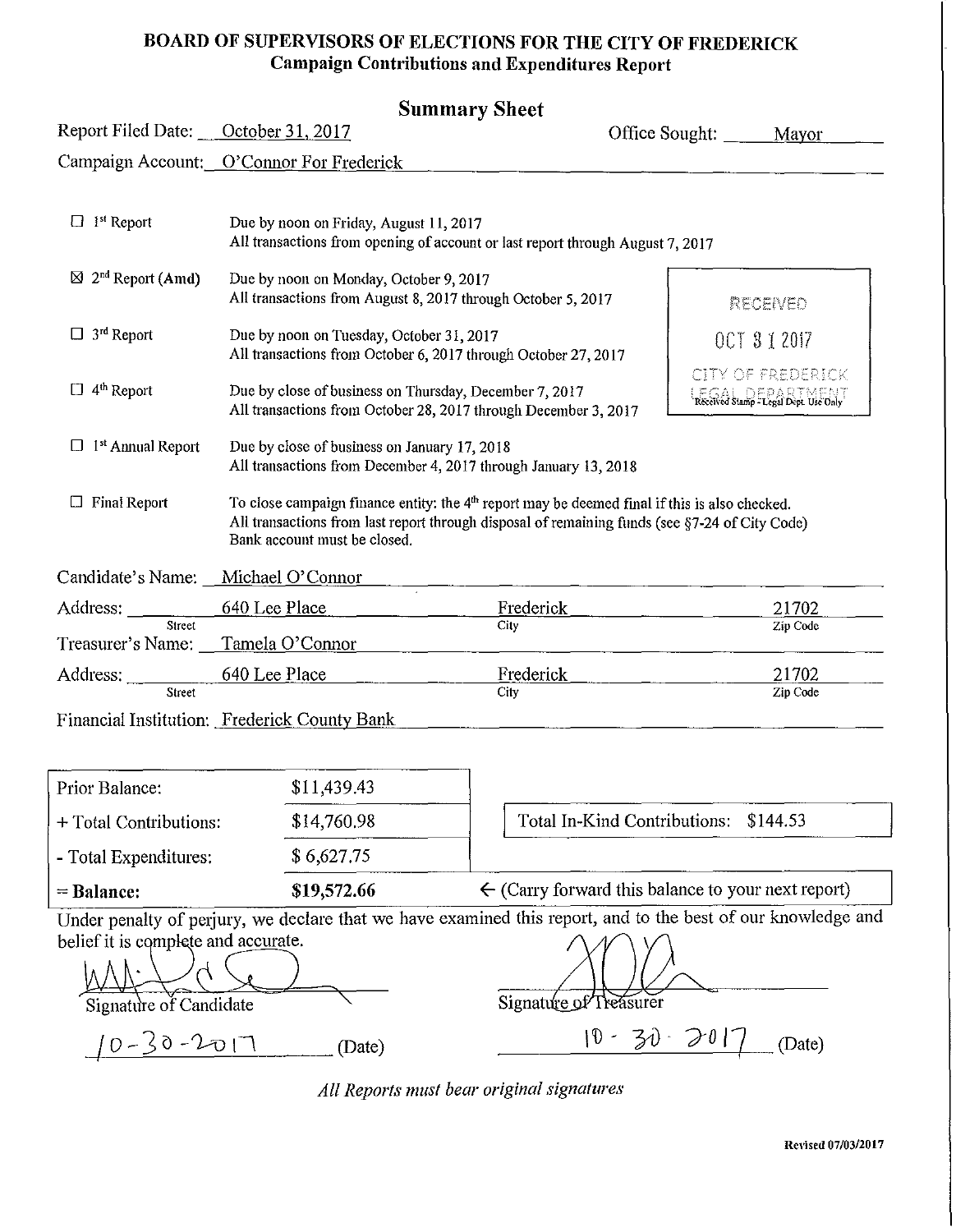| <b>Date</b>           |                                                                            |                            |
|-----------------------|----------------------------------------------------------------------------|----------------------------|
| <b>Received</b>       | <b>Name and Address of</b><br>Contributor                                  | <b>Contribution Amount</b> |
| 08/08/17              | David & June Trone<br>11417 Skipwith Lane<br>Potomac, MD 20854             | \$2,500.00                 |
| 08/08/17              | Marvin Ausherman<br>7420 Hayward Road<br>Frederick, MD 21702               | \$2,500.00                 |
| 08/12/17              | Bill O'Toole (North County Dem's)<br>312 W Main St<br>Emmitsburg, MD 21727 | \$150.00                   |
| $08/16/\overline{17}$ | <b>Ed Prensky</b><br>200 Stone Springs Ln<br>Middletown, MD 21769          | \$50.00                    |
| 08/16/17              | Irene L Romersa<br>8009 Glendale Drive<br>Frederick, MD 21702              | \$75.00                    |
| 08/22/17              | Jeff Keilholtz<br>202 Center Street<br>Frederick, MD 21701                 | \$15.00                    |
| 09/04/17              | John Helms<br>2107 Infrantry Drive<br>Frederick, MD 21702                  | \$250.00                   |
| 09/12/17              | John Widmann<br>623 Magnolia Avenue<br>Frederick, MD 21701                 | \$25.00                    |
| 09/13/17              | Stephen Heine<br>5206 Muirfield Dr<br>Ijamsville, MD 21754                 | \$125.00                   |
| 09/13/17              | Jane Talarico<br>136 East 3rd Street<br>Frederick, MD 21701                | \$50.00                    |
| 9/14/17               | William Selkirk<br>2423 Wynfield Court<br>Frederick, MD 21702              | \$20.00                    |
| 09/14/17              | Nina Carr<br>120 North Court Street<br>Frederick, MD 21701                 | \$20.00                    |
|                       | <b>TOTALS THIS PAGE</b>                                                    | \$5,780.00                 |
|                       |                                                                            |                            |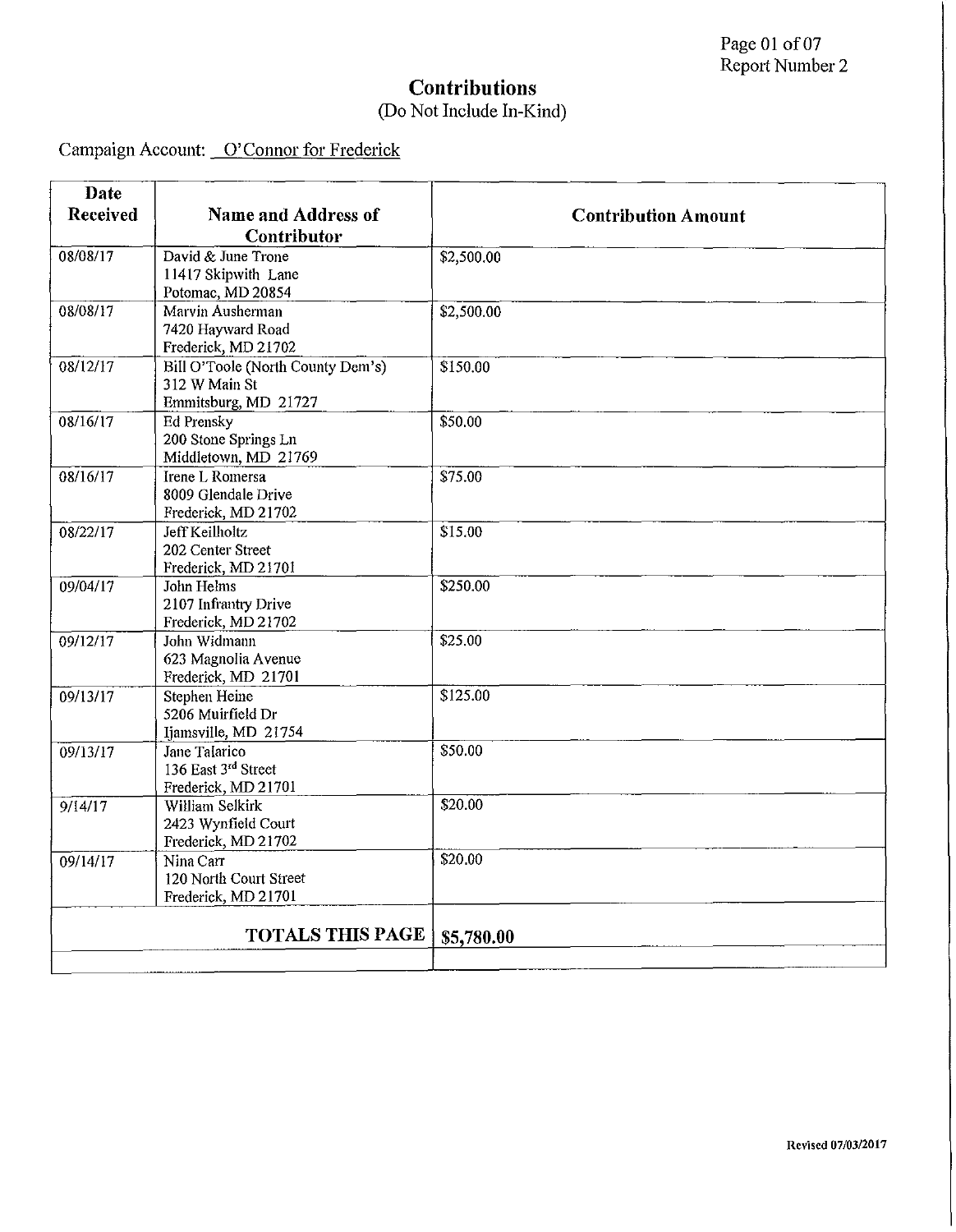Campaign Account: O'Connor for Frederick

÷,

| Date     |                                         |                            |
|----------|-----------------------------------------|----------------------------|
| Received | <b>Name and Address of Contributor</b>  | <b>Contribution Amount</b> |
| 9/17/17  | Deborah Carter                          | \$50.00                    |
|          | 14 Maple Avenue                         |                            |
|          | Walkersville, MD 21793                  |                            |
| 9/17/17  | Robert & Jan Ladner                     | \$200.00                   |
|          | 3827 Green Valley Road                  |                            |
|          | Ijamsville, MD 21754                    |                            |
| 9/17/17  | <b>Karl Bickel</b>                      | \$100.00                   |
|          | 11830 Brownsville Road                  |                            |
|          | Monrovia, MD 21770                      |                            |
| 9/18/17  | Patricia Mayernik                       | \$50.00                    |
|          | 7185 Stillwater Court                   |                            |
|          | Frederick, MD 21702                     |                            |
| 9/18/17  | Melissa Muntz<br>24 Lord Nickens Street | \$100.00                   |
|          | Frederick, MD 21701                     |                            |
| 9/18/17  | Margaret Hindman                        | \$100.00                   |
|          | 303 College Place                       |                            |
|          | Frederick, MD 21701                     |                            |
| 9/19/17  | Truby LaGarde                           | \$75.00                    |
|          | 115 East 3rd Street                     |                            |
|          | Frederick, MD 21701                     |                            |
| 9/19/17  | Marisa Jones                            | \$25.00                    |
|          | 12802 Roughton Dr                       |                            |
|          | Mt. Airy, MD 21771                      |                            |
| 9/20/17  | Julia Ferguson                          | \$25.00                    |
|          | 20 East 2 <sup>nd</sup> Street          |                            |
|          | Frederick, MD 21701                     |                            |
| 9/20/17  | Darcy Richards                          | \$100.00                   |
|          | 112 East 3rd Street                     |                            |
|          | Frederick, MD 21701                     |                            |
| 9/21/17  | Douglas Summers-Stay                    | \$20.00                    |
|          | 8995 Kay Street                         |                            |
|          | Frederick, MD 21702                     |                            |
| 9/21/17  | Mark Long                               | 550.00                     |
|          | 800 Frailey Rd                          |                            |
|          | Emmitsburg, MD 21727                    |                            |
|          | <b>TOTALS THIS PAGE</b>                 | \$895.00                   |

 $\lambda$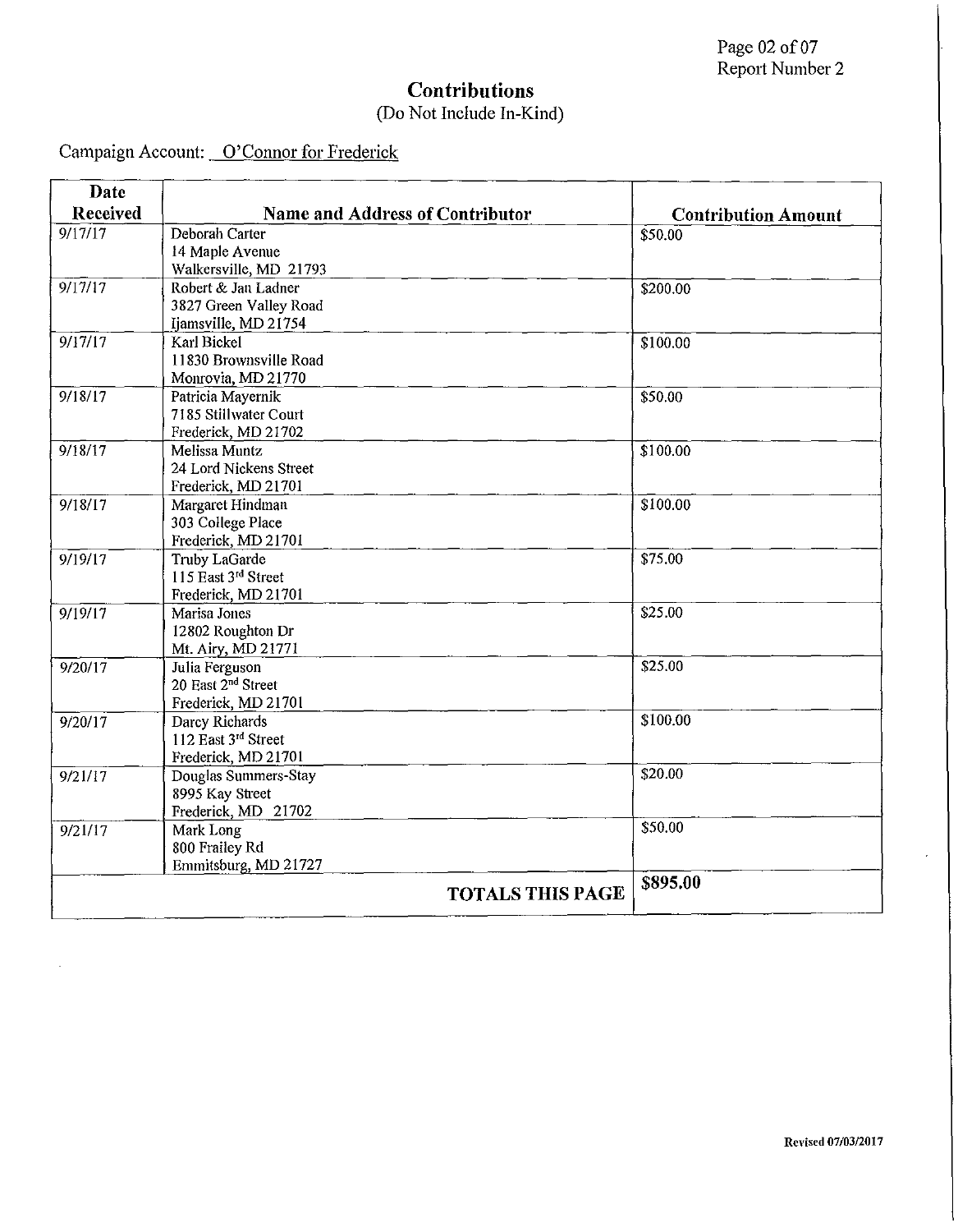## **Contributions**

### (Do Not Include In-Kind)

| <b>Date</b> |                                        |                            |
|-------------|----------------------------------------|----------------------------|
| Received    | <b>Name and Address of Contributor</b> | <b>Contribution Amount</b> |
| 9/21/17     | <b>Randall Simpson</b>                 | \$1,000.00                 |
|             | 1313 Orchard Way                       |                            |
|             | Frederick, MD 21703                    |                            |
| 9/21/17     | Don & Ann DeArmon                      | \$250.00                   |
|             | 108 West College Place                 |                            |
|             | Frederick, MD 21701                    |                            |
| 9/22/17     | Clyde & Jerry Hicks                    | \$250.00                   |
|             | 1004 Rosemont avenue                   |                            |
|             | Frederick, MD 21701                    |                            |
| 9/22/17     | Sharon & Alan Suarez/Feinberg          | \$50.00                    |
|             | 234 1/2 Church Street                  |                            |
|             | Frederick, MD 21701                    |                            |
| 9/22/17     | Matthew C Jones                        | \$100.00                   |
|             | 240 East 2 <sup>nd</sup> Street        |                            |
|             | Frederick, MD 21701                    |                            |
| 9/22/17     | Margaret & Michael Maupin              | \$40.00                    |
|             | 287 Free Union Road                    |                            |
|             | Charlottesville, VA 22901<br>$\Delta$  |                            |
| 9/22/17     | Carol & Robert E Lewis                 | \$100.00                   |
|             | 301 College Place                      |                            |
|             | Frederick, MD 21701                    |                            |
| 9/22/17     | Edward & Rose Thomas                   | \$100.00                   |
|             | 6012 White Flint Drive                 |                            |
|             | Frederick, MD 21702                    |                            |
| 9/22/17     | Jeffery Z Slavin                       | \$126.00                   |
|             | 5706 Warwick Place                     |                            |
|             | Chevy Chase, MD 20815                  |                            |
| 9/22/17     | Jeffery I Hurwitz                      | \$200.00                   |
|             | PO Box 674                             |                            |
|             | Frederick, MD 21705                    |                            |
| 9/22/17     | Mary & Lawrence Costello               | \$250.00                   |
|             | 35 East 2 <sup>nd</sup> Street         |                            |
|             | Frederick, MD 21701                    |                            |
| 9/22/17     | <b>Betty Durand</b>                    | \$50.00                    |
|             | 431 Heather Ridge Drive                |                            |
|             | Frederick, MD 21702                    |                            |
|             | <b>TOTALS THIS PAGE</b>                |                            |
|             |                                        | \$2,516.00                 |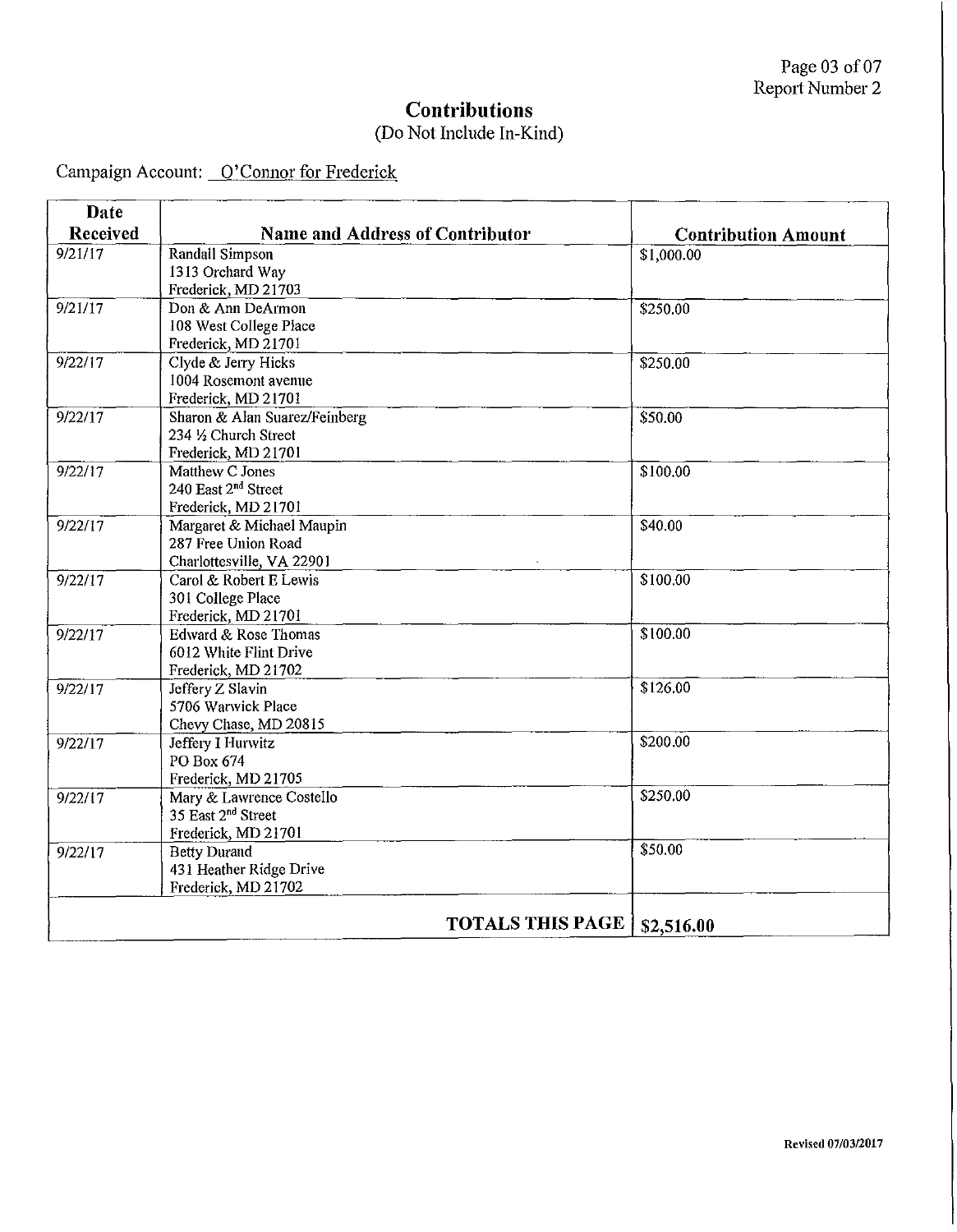| Date     |                                        |                            |
|----------|----------------------------------------|----------------------------|
| Received | <b>Name and Address of Contributor</b> | <b>Contribution Amount</b> |
| 9/23/17  | Barbara Dillon                         | \$50.00                    |
|          | 28 Lord Nickens St                     |                            |
|          | Frederick, MD 21701                    |                            |
| 9/23/17  | <b>Judy Rice</b>                       | \$250.00                   |
|          | 335 East 3rd Street                    |                            |
|          | Frederick, MD 21701                    |                            |
| 9/23/17  | <b>Todd Anderson</b>                   | \$50.00                    |
|          | 406 Fairview Avenue                    |                            |
|          | Frederick, MD 21701                    |                            |
| 9/23/17  | Tammy O'Connor                         | \$20.00                    |
|          | 640 Lee Place                          |                            |
|          | Frederick, MD 21701                    |                            |
| 9/23/17  | Joseph Kreke                           | \$100.09                   |
|          | 428 Carrol Parkway                     |                            |
|          | Frederick, MD 21701                    |                            |
| 9/23/17  | <b>Brian Bartoldus</b>                 | \$50.00                    |
|          | 334 Park Avenue                        |                            |
|          | Frederick, MD 21701                    |                            |
| 9/23/17  | Kai Hagen                              | \$100.00                   |
|          | 13150 Mink Farm Rd                     |                            |
|          | Thurmont, MD 21788                     |                            |
| 9/23/17  | Kelly Russell                          | \$100.00                   |
|          | 301 College Av                         |                            |
|          | Frederick, MD 21701                    |                            |
| 9/23/17  | Roger Wilson                           | \$100.00                   |
|          | 1816 River Mist Ct                     |                            |
|          | Frederick, MD 21701                    |                            |
| 9/23/17  | Cynthia & Jonathan Greenway            | \$250.00                   |
|          | PO Box 714                             |                            |
|          | Frederick, MD 21705                    | \$250.00                   |
| 9/23/17  | Joe Berman                             |                            |
|          | 84405 Legg Road                        |                            |
|          | Frederick, MD 21704                    | \$250.00                   |
| 9/23/17  | Dana & Margery French                  |                            |
|          | 105 College avenue                     |                            |
|          | Frederick, MD 21701                    |                            |
|          | <b>TOTALS THIS PAGE</b>                | \$1,570.09                 |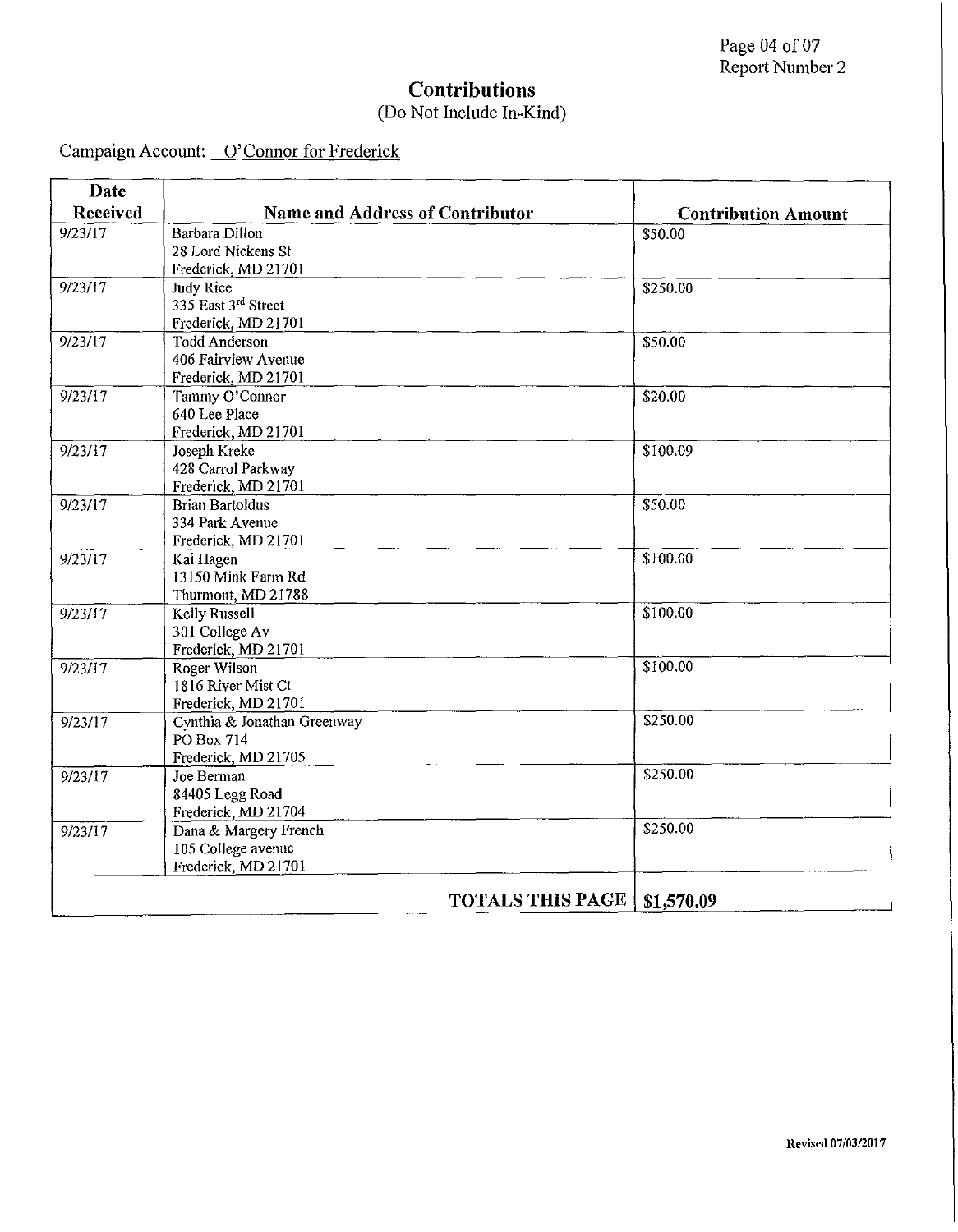### **Contributions**

### (Do Not Include In-Kind)

| Date     |                                        |                            |
|----------|----------------------------------------|----------------------------|
| Received | <b>Name and Address of Contributor</b> | <b>Contribution Amount</b> |
| 9/23/17  | <b>Thomas Slater</b>                   | \$250.00                   |
|          | 129 West Patrick Street                |                            |
|          | Frederick, MD 21701                    |                            |
| 9/23/17  | Jan & John Gardner                     | \$200.00                   |
|          | 6102 Fieldcrest Drive                  |                            |
|          | Frederick, MD 21701                    |                            |
| 9/23/17  | <b>Ben MacShane</b>                    | \$200.00                   |
|          | 1105 Rosemont Avenue                   |                            |
|          | Frederick, MD 21701                    |                            |
| 9/23/17  | Robert Kresslein                       | \$200.00                   |
|          | 1721 Dalgren Road                      |                            |
|          | Middletown, MD 21769                   |                            |
| 9/23/17  | Friends of Carol Krimm                 | \$125.00                   |
|          | PO Box 751                             |                            |
|          | Frederick, MD 21705                    |                            |
| 9/23/17  | Carol Krimm                            | \$125.00                   |
|          | 1587 Abbey Court                       |                            |
| 9/23/17  | Frederick, MD 21701<br>Ann McDermott   | \$100.00                   |
|          | 603 Fairview Avenue                    |                            |
|          | Frederick, MD 21701                    |                            |
| 9/23/17  | Meta & Michael Nash                    | \$100.00                   |
|          | 300 Rockwell Terrace                   |                            |
|          | Frederick, MD 21701                    |                            |
| 9/23/17  | Susan & Richard Holt                   | \$100.00                   |
|          | 7407 Skyline Drive                     |                            |
|          | Frederick, MD 21702                    |                            |
| 9/23/17  | Maura Fitzpatrick                      | \$100.00                   |
|          | 100 East Church Street                 |                            |
|          | Frederick, MD 21701                    |                            |
| 9/23/17  | Dr. Kenneth Kerr                       | \$50.00                    |
|          | 7412 Skyline Drive                     |                            |
|          | Frederick, MD 21702                    |                            |
| 9/23/17  | Doris Vona                             | \$50.00                    |
|          | 700 Rosemont Avenue                    |                            |
|          | Frederick, MD 21701                    |                            |
|          |                                        |                            |
|          | <b>TOTALS THIS PAGE</b>                | \$1,600.00                 |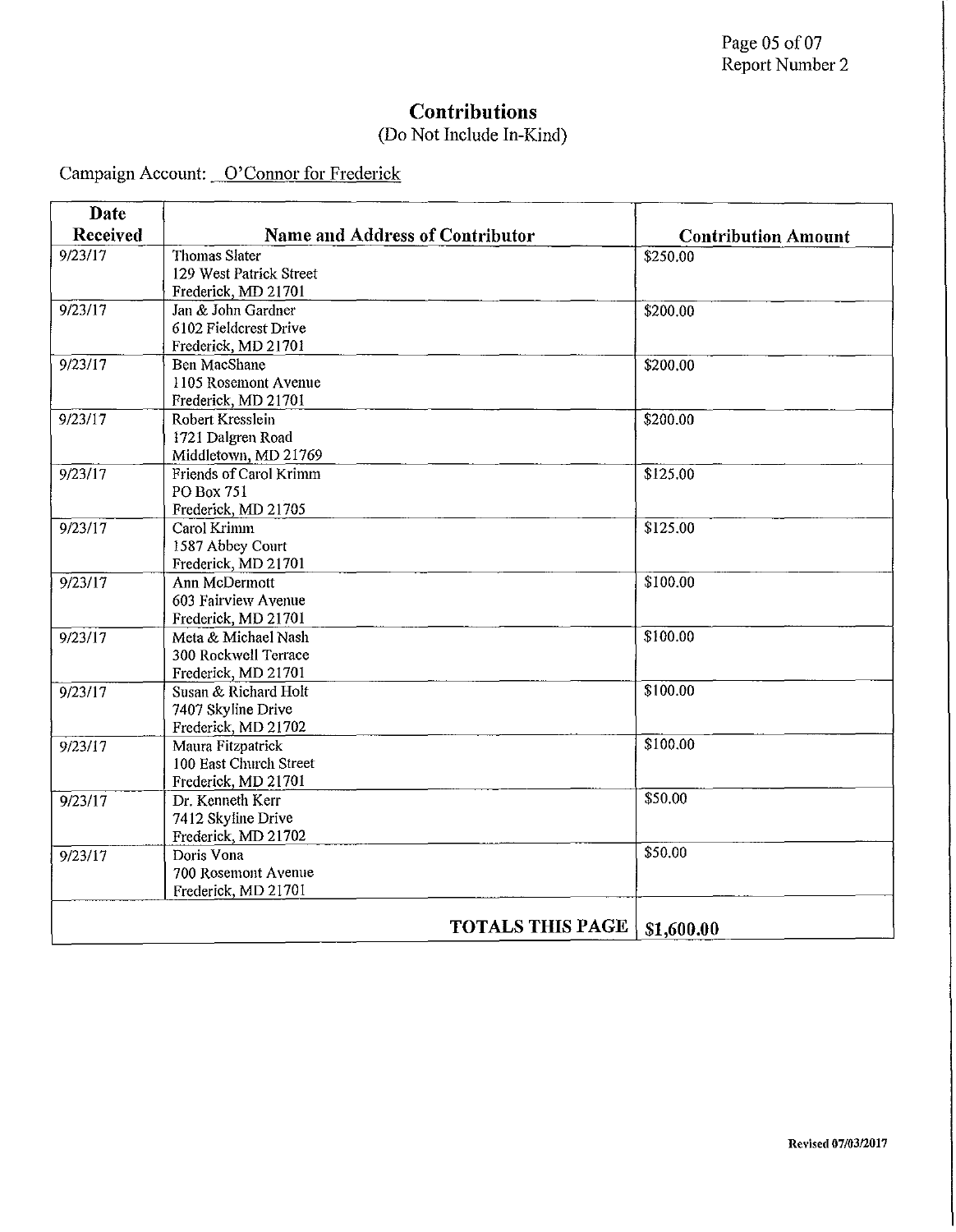### **Contributions**

### (Do Not Include In-Kind)

| Date     |                                                  |                            |
|----------|--------------------------------------------------|----------------------------|
| Received | <b>Name and Address of Contributor</b>           | <b>Contribution Amount</b> |
| 9/23/17  | Deborah Reynolds<br>110 Fairview Avenue          | \$50.00                    |
|          | Frederick, MD 21701                              |                            |
| 9/23/17  | Marsha Evans                                     | \$25.00                    |
|          | 36652 Cedar Drive                                |                            |
|          | Millville, DE 19967                              |                            |
| 9/23/17  | Karen Joy Skinner<br>1901 Bedford Court          | \$50.00                    |
|          | Frederick, MD 21702                              |                            |
| 9/23/17  | Gregory & Deborah Wasserbach                     | \$100.00                   |
|          | 1815 beaver Creek Lane                           |                            |
|          | Frederick, MD 21702                              |                            |
| 9/24/17  | Myrna Whitworth                                  | \$50.00                    |
|          | 9721 Woodcliff Court                             |                            |
|          | New Market, MD 21774                             |                            |
| 9/28/17  | Regina Graham                                    | \$50.00                    |
|          | 515 Klinehearts Alley                            |                            |
| 9/26/17  | Frederick, MD 21701<br>Friends of Stephen Slater | \$250.00                   |
|          | PO Box 3448                                      |                            |
|          | Frederick, MD 21701                              |                            |
| 9/26/17  | Joan Canfield                                    | \$50.00                    |
|          | 607 Lindberg Court                               |                            |
|          | Frederick, MD 21701                              |                            |
| 9/27/17  | <b>Annette Breiling</b>                          | \$100.00                   |
|          | 3300 Lowell Lane                                 |                            |
|          | Ijamsville, MD 21754                             | \$50.00                    |
| 9/28/17  | Ellen Byrne<br>19 West 3rd Street                |                            |
|          | Frederick, MD 21701                              |                            |
| 9/28/17  | James N. Plamondon                               | \$250.00                   |
|          | 4991 New Design Road                             |                            |
|          | <b>STE 109</b>                                   |                            |
|          | Frederick, MD 21703                              |                            |
| 9/29/17  | Patrice Gallagher                                | \$100.00                   |
|          | 102 West Church Street                           |                            |
|          | Frederick, MD 21701                              |                            |
|          |                                                  |                            |
|          | <b>TOTAL THIS PAGE</b>                           | \$1,125.00                 |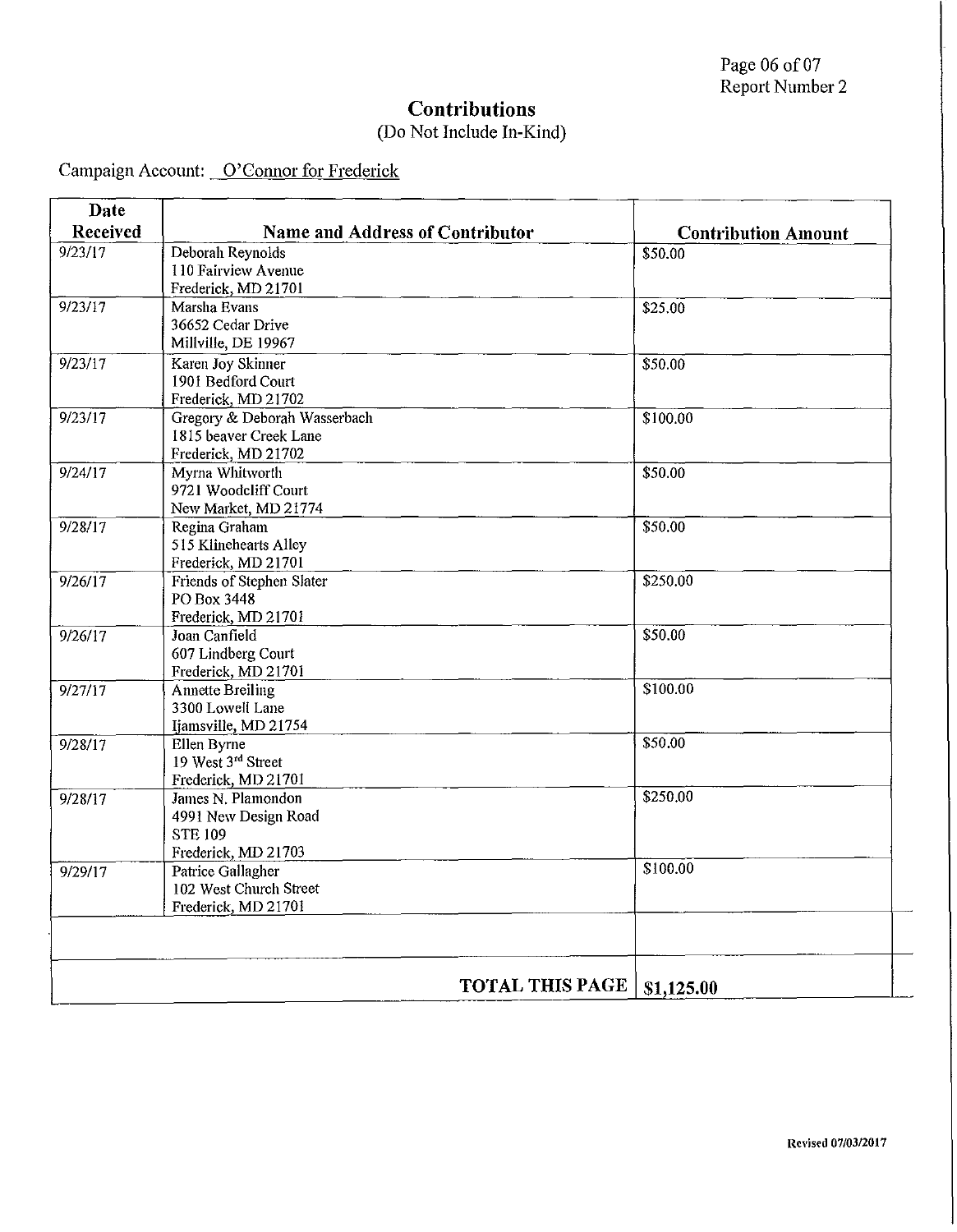| Date            |                                             |                                      |
|-----------------|---------------------------------------------|--------------------------------------|
| <b>Received</b> | <b>Name and Address of Contributor</b>      | <b>Contribution Amount</b>           |
| 9/30/17         | Mary M Graham                               | \$50.00                              |
|                 | 2530 Island Grove Blvd                      |                                      |
|                 | Frederick, MD 21701                         |                                      |
| 10/02/17        | Thomas Powell                               | \$500.00                             |
|                 | 572 Lancaster Pl                            |                                      |
| 8/18/17         | Frederick, MD 21703<br>Credit (Vista Print) | \$332.48                             |
|                 |                                             |                                      |
| 09/11/17        | Credit (Lowes)                              | \$16.40                              |
| 09/26/17        | Credit (Vista Print)                        | \$356.01                             |
|                 | April Clemons                               | \$20.00                              |
| 09/23/17        | 802 Trail Avenue                            |                                      |
|                 | Frederick, MD 21701                         |                                      |
|                 |                                             |                                      |
|                 |                                             |                                      |
|                 |                                             |                                      |
|                 |                                             |                                      |
|                 |                                             |                                      |
|                 |                                             |                                      |
|                 |                                             |                                      |
|                 |                                             |                                      |
|                 |                                             |                                      |
|                 |                                             | <b>TOTAL THIS PAGE</b><br>\$1,274.89 |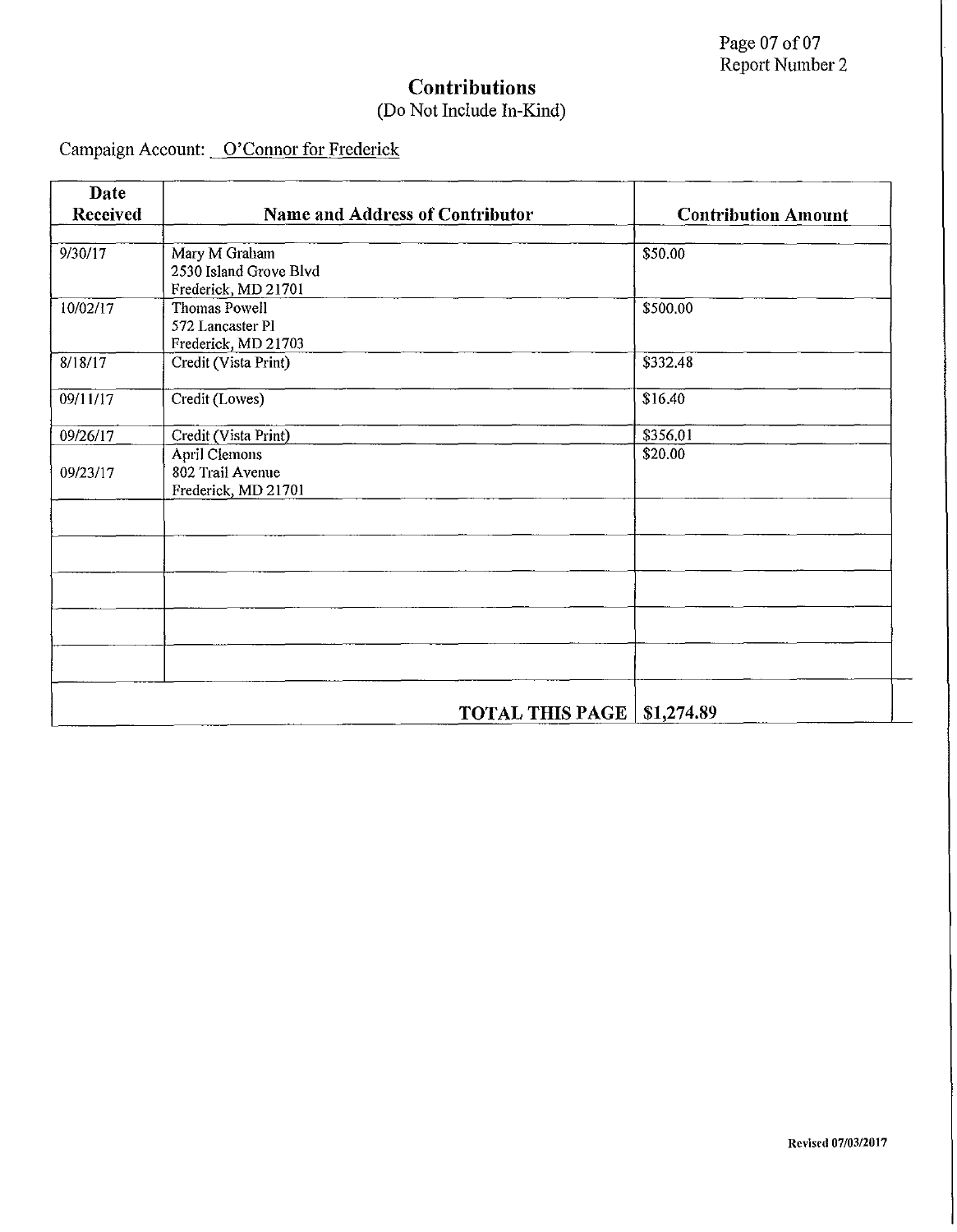| Date     | Name and Address of Payee                                                | <b>Nature of Expenditure</b>    | Amount                 |
|----------|--------------------------------------------------------------------------|---------------------------------|------------------------|
| 08/08/17 | Vista Print<br>www.vistaprint.com                                        | Yard Signs                      | \$332.48               |
| 08/16/17 | Stripe<br>www.stripe.com                                                 | Processing Fees                 | \$1.75                 |
| 08/22/17 | Stripe<br>www.stripe.com                                                 | Processing Fees                 | $\overline{\$.74}$     |
| 08/28/17 | Walmart<br>2421 Monocacy Boluvard<br>Frederick, MD                       | Campaign Supplies               | \$51.84                |
| 08/29/17 | <b>Airport Signs</b><br>201 Bucheimer Road<br>Frederick, MD 21701        | Signs                           | \$460.78               |
| 08/30/17 | Print.com<br>Wwwprint.com                                                | Mailer                          | \$252.99               |
| 09/01/17 | Judy Rice<br>335 East 3rd Street<br>Frederick, MD 21701                  | Reimbursement Campaign Supplies | 44.89                  |
| 09/01/17 | <b>Tri-State Printing</b><br>120 Bester Street<br>Hagerstown, MD 21740   | Mailings (2)                    | $\overline{$1,515.84}$ |
| 09/04/17 | Stripe<br>www.stripe.com                                                 | Processing Fees                 | \$7.55                 |
| 09/05/17 | Lowes<br>5611 Bukeystown Pike<br>Frederick, MD 21704                     | Campaign Supplies               | \$34.96                |
| 09/07/17 | Frederick News Post<br>351 Ballenger Creek Center<br>Frederick, MD 21703 | $FNP$ ads $(3)$                 | \$1,663.53             |
| 09/11/17 | Lowes<br>5611 Bukeystown Pike<br>Frederick, MD 21704                     | Campaign Supplies (5)           | \$165.45               |
|          |                                                                          | <b>TOTALS THIS PAGE</b>         | \$4,532.80             |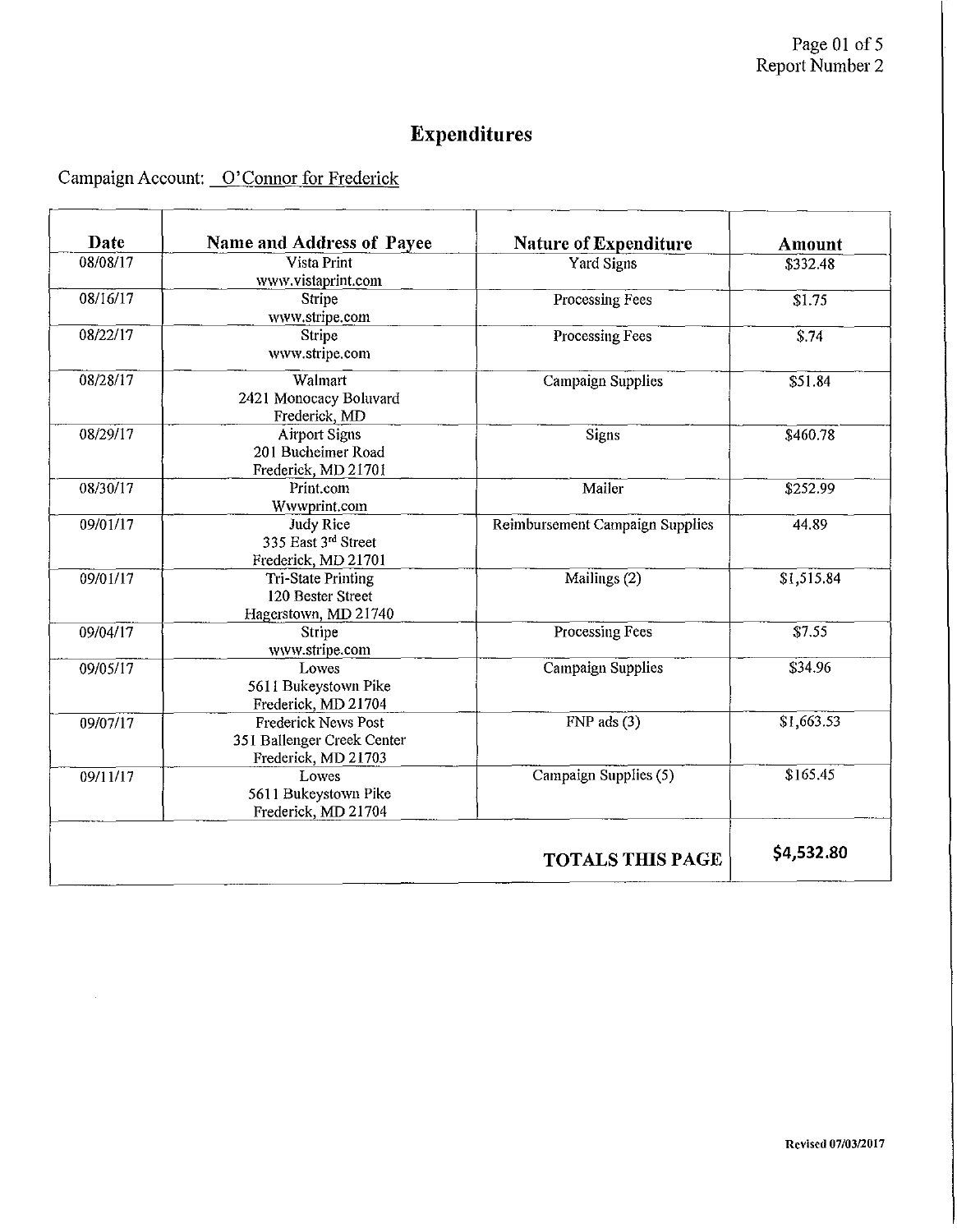Page  $02$  of 5 Report Number 2

 $\bar{\mathcal{L}}$ 

# **Expenditures**

| Date     | <b>Name and Address of Payee</b>                                   | Nature of Expenditure           | Amount       |
|----------|--------------------------------------------------------------------|---------------------------------|--------------|
| 09/12/17 | PayPal<br>www.paypal.com                                           | Processing Fees                 | \$1.03       |
| 09/13/17 | PayPal<br>www.paypal.com                                           | Processing Fees                 | \$3.93       |
| 09/13/17 | Stripe<br>www.stripe.com                                           | Processing Fees                 | \$1.75       |
| 09/13/17 | Party City<br>5600 Urbana Pike<br>Frederick, MD 21704              | Campaign Supplies               | \$37.95      |
| 09/13/17 | La Paz Restaurant<br>51 South Market Street<br>Frederick, MD 21701 | Primary Election Campaign Party | \$724.68     |
| 09/14/17 | Stripe<br>www.stripe.com                                           | <b>Processing Fees</b>          | \$.88        |
| 09/14/17 | Stripe<br>www.stripe.com                                           | Processing Fees                 | $\sqrt{$}88$ |
| 09/17/17 | PayPal<br>www.paypal.com                                           | Processing Fees                 | \$1.75       |
| 09/17/17 | Frederick County Democratic Central<br>Committee                   | <b>Unity Event</b>              | \$250.00     |
| 09/18/17 | Stripe<br>www.stripe.com                                           | Processing Fees                 | \$1.75       |
| 09/18/17 | Stripe<br>www.stripe.com                                           | Processing Fees                 | \$3.20       |
| 09/18/17 | PayPal<br>www.paypal.com                                           | Processing Fees                 | \$3.20       |
|          |                                                                    | <b>TOTALS THIS PAGE</b>         | \$1,031.00   |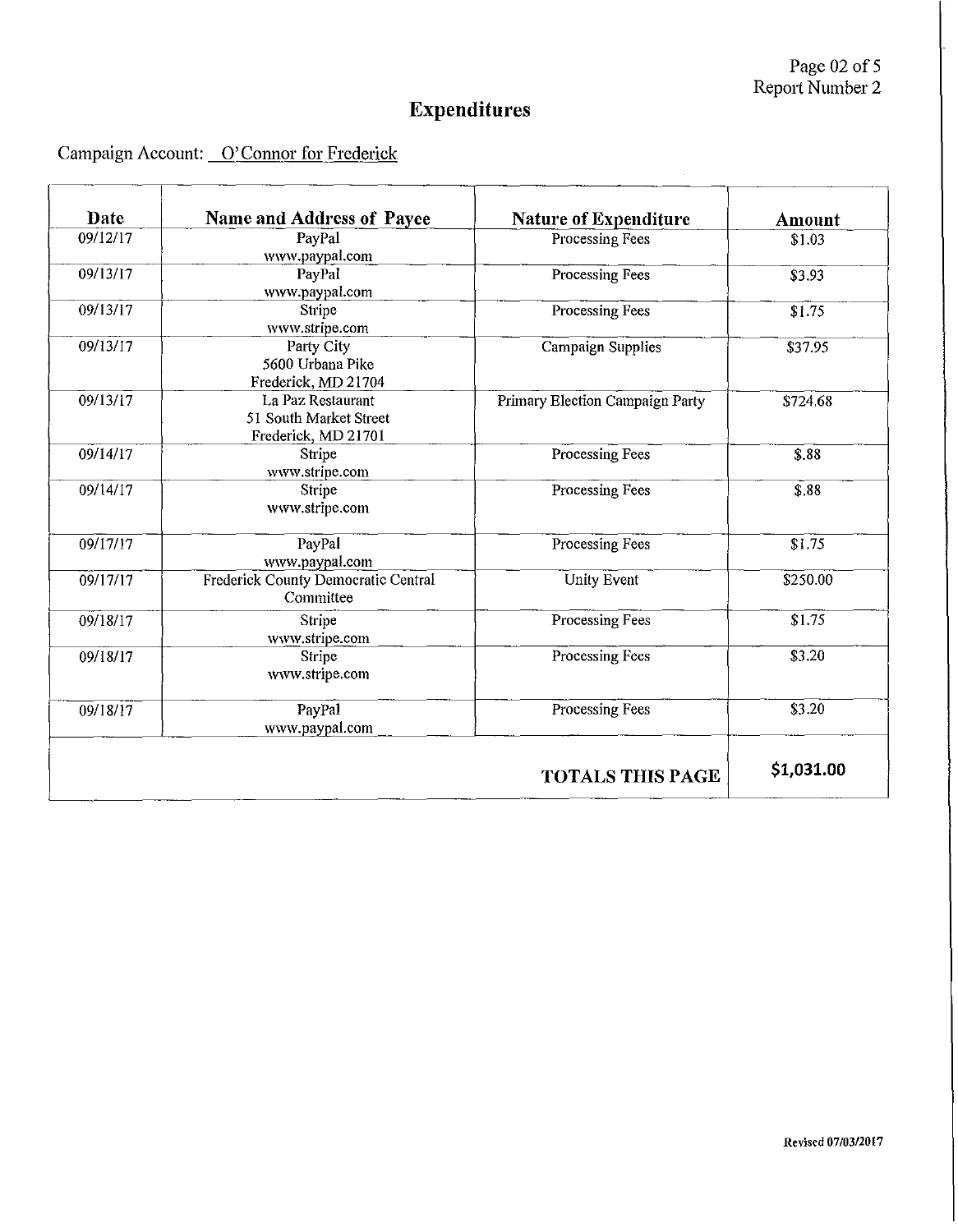### Campaign Account: O'Connor for Frederick

 $\bar{z}$ 

 $\ddot{\phantom{a}}$ 

| Date     | <b>Name and Address of Payee</b>                                     | <b>Nature of Expenditure</b> | <b>Amount</b> |
|----------|----------------------------------------------------------------------|------------------------------|---------------|
| 09/19/17 | Wegmans<br>7830 Wormans Mill Road<br>Frederick, MD 21701             | <b>Event Supplies</b>        | \$112.85      |
| 09/19/17 | Stripe<br>www.stripe.com                                             | Processing Fees              | \$2.48        |
| 09/19/17 | Stripe<br>www.stripe.com                                             | Processing Fees              | \$1.03        |
| 09/20/17 | Stripe<br>www.stripe.com                                             | Processing Fees              | \$3.20        |
| 09/20/17 | Stripe<br>www.stripe.com                                             | Processing Fees              | \$1.03        |
| 09/21/17 | PayPal<br>www.paypal.com                                             | <b>Processing Fees</b>       | \$.88         |
| 09/21/17 | PayPal<br>www.paypal.com                                             | Processing Fees              | \$1.75        |
| 09/21/17 | <b>Stripe</b><br>www.stripe.com                                      | Processing Fees              | \$29.30       |
| 09/21/17 | Stripe<br>www.stripe.com                                             | Processing Fees              | \$7.55        |
| 09/22/17 | Stripe<br>www.stripe.com                                             | Processing Fees              | \$7.55        |
| 09/22/17 | Stripe<br>www.stripe.com                                             | Processing Fees              | \$1.75        |
| 09/22/17 | <b>Tri-State Printing</b><br>120 Bester Road<br>Hagerstown, MD 21740 | Print Work                   | \$137.80      |
|          |                                                                      | <b>TOTALS THIS PAGE</b>      | \$307.17      |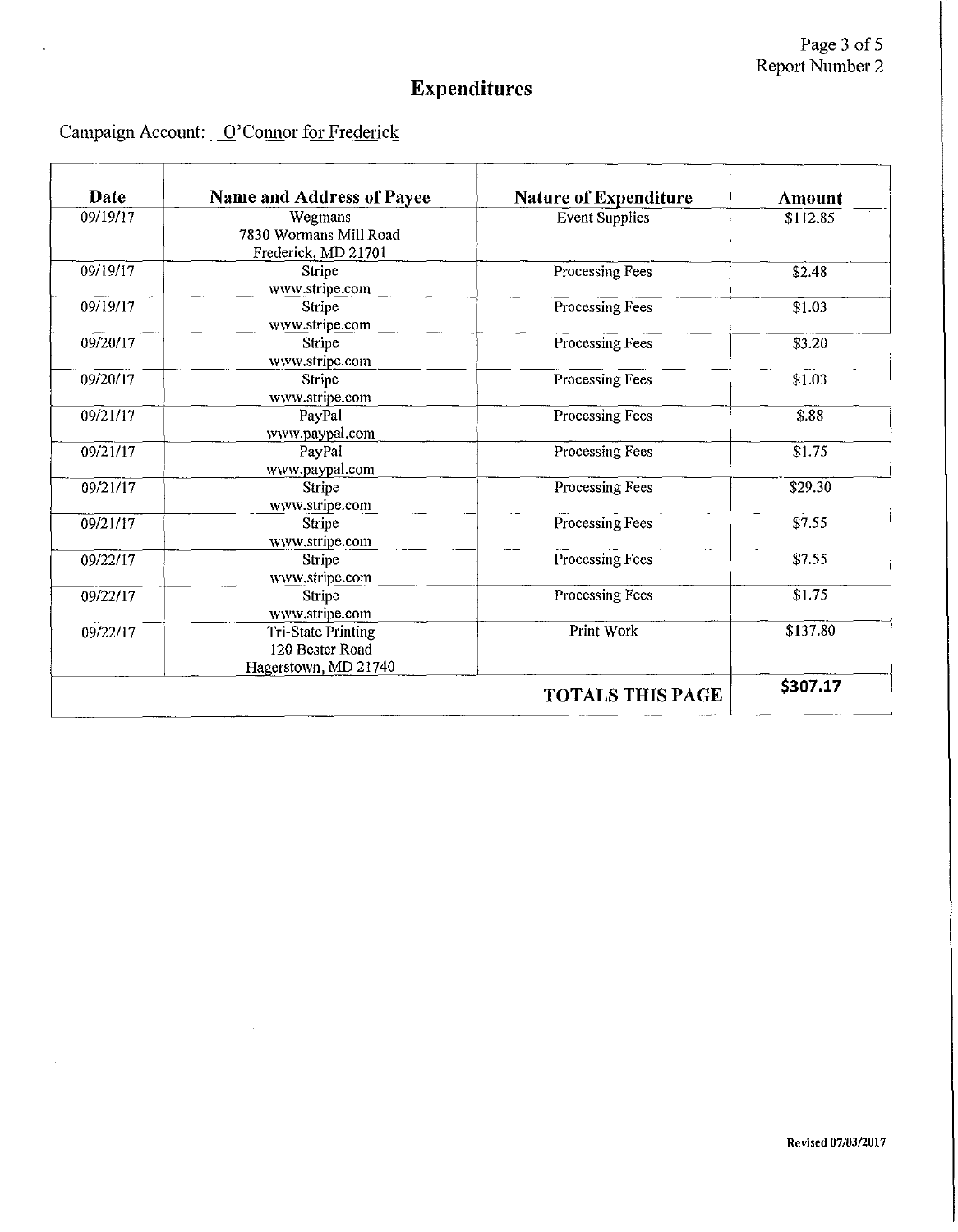| Date     | Name and Address of Payee           | <b>Nature of Expenditure</b> | Amount  |
|----------|-------------------------------------|------------------------------|---------|
| 09/23/17 | Stripe<br>www.stripe.com            | Processing Fees              | \$1.75  |
| 09/23/17 | PayPal Fees<br>www.paypal.com       | Processing Fees              | \$7.55  |
| 09/23/17 | Stripe<br>www.stripe.com            | Processing Fees              | \$1.75  |
| 09/23/17 | Square<br>www.square.com            | Processing Fees              | \$.85   |
| 09/23/17 | Square<br>www.square.com            | Processing Fees              | \$2.75  |
| 09/23/17 | Square<br>ww.square.com             | Processing Fees              | \$1.38  |
| 09/23/17 | Square<br>www.square.com            | Processing Fees              | \$2.75  |
| 09/23/17 | Square<br>www.square.com            | Processing Fees              | \$2.75  |
| 09/24/17 | Stripe<br>www.stripe.com            | Processing Fees              | \$1.75  |
| 09/28/17 | Stripe<br>www.stripe.com            | Processing Fees              | \$1.75  |
| 09/28/17 | Stripe<br>www.stripe.com            | Processing Fees              | \$1.75  |
| 09/28/17 | Frederick County Board of Elections | Absentee Data                | \$25.00 |
|          |                                     | <b>TOTALS THIS PAGE</b>      | \$51.78 |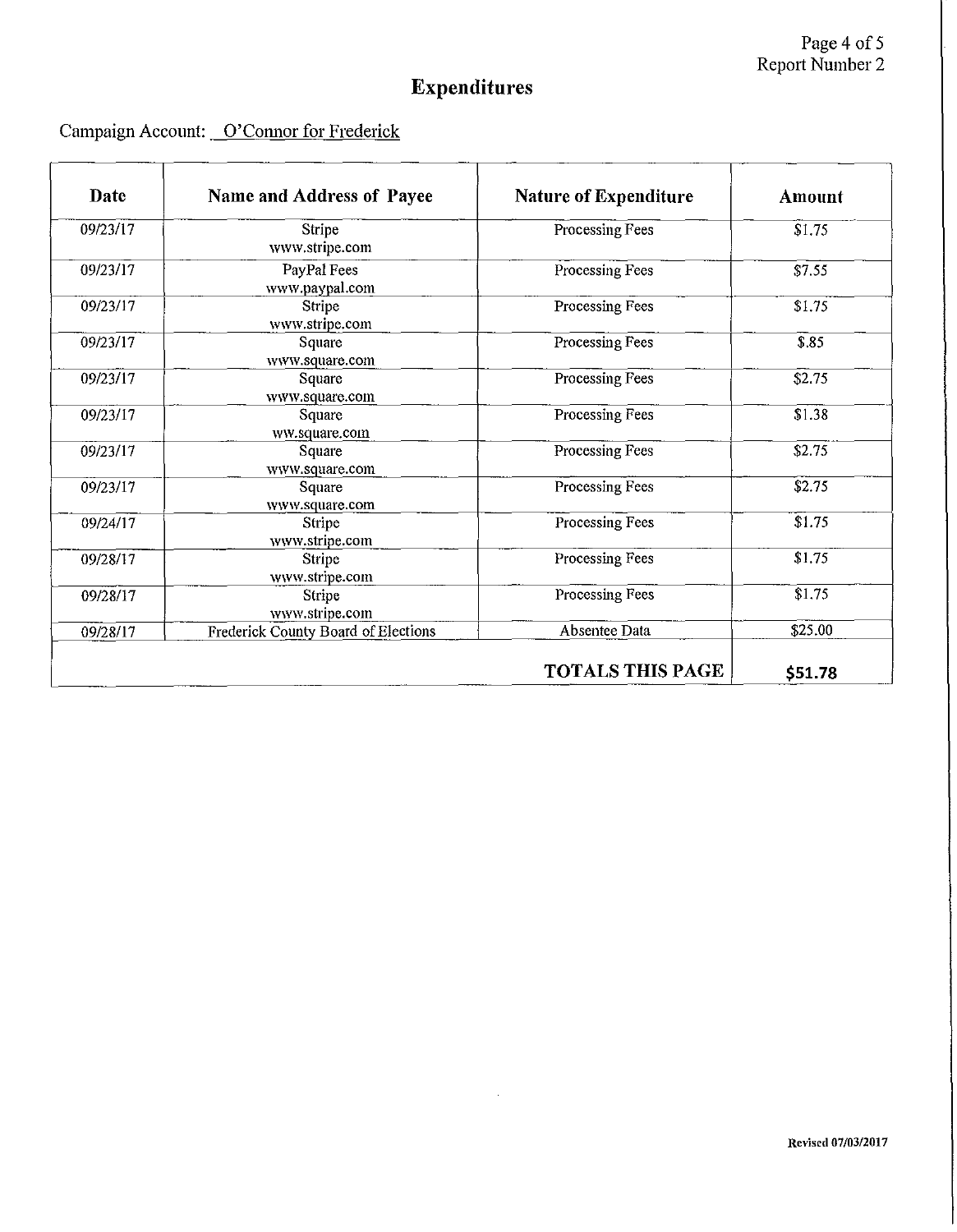| Date     | <b>Name and Address of Payee</b>                              | <b>Nature of Expenditure</b> | Amount   |
|----------|---------------------------------------------------------------|------------------------------|----------|
| 10/02/17 | Stripe<br>www.stripe.com                                      | Processing Fees              | \$14.80  |
| 9/23/17  | Stripe<br>www.stripe.com                                      | Processing Fees              | .88      |
| 10/05/17 | Tri-State Printing<br>120 Bester Road<br>Hagerstown, MD 21740 | Printing                     | 689.32   |
|          |                                                               |                              |          |
|          |                                                               |                              |          |
|          |                                                               |                              |          |
|          |                                                               |                              |          |
|          |                                                               |                              |          |
|          |                                                               |                              |          |
|          |                                                               |                              |          |
|          |                                                               |                              |          |
|          |                                                               | <b>TOTALS THIS PAGE</b>      | \$705.00 |